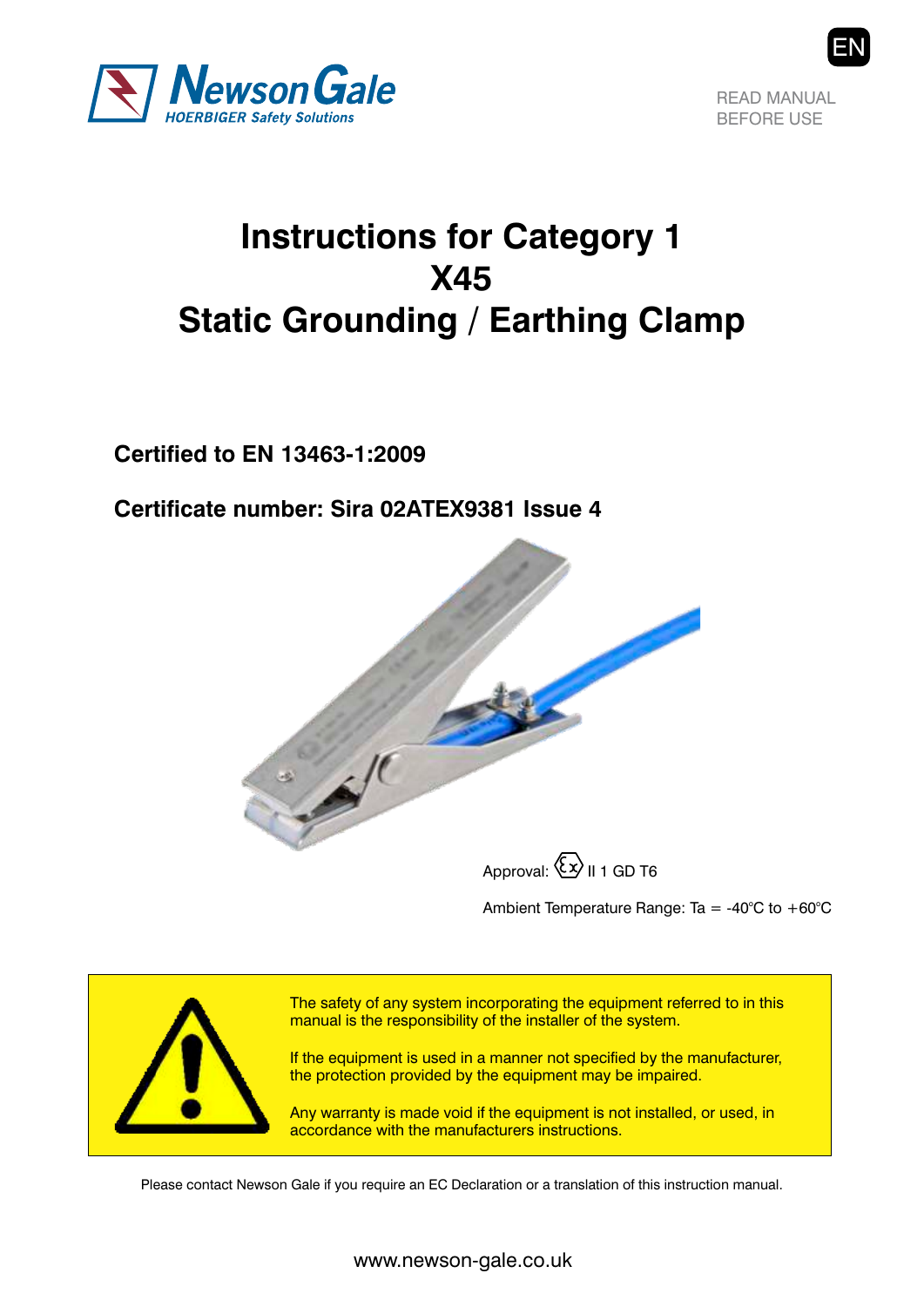### **Instructions for VESX45, VESX45FE and VESX45S Single Pole Category 1 Static Grounding / Earthing Clamp**

With regard to the relevant Essential Health & Safety Requirements (EHSRs) of the ATEX Directive 94/9/EC, the following declarations are made with respect to the Newson Gale X45 series Static Earthing Clamps: VESX45, VESX45FE and VESX45S.

#### 1.0.6

- 1. The constructional materials of the equipment are deemed to be suitable for the intended use.
- 2. **Intended Use:** The clamp is designed to dissipate undesirable static electricity away from conductive objects during a process.
- 3. **Identified Hazards in accordance with EN 13463-1:2009:** A) Mechanical sparks resulting from a fracture of the torsion spring or as a result of mechanical damage. B) Static Electricity hazards resulting from a high resistance static dissipation path due to corrosion, bad connections or mechanical damage.

#### **Instructions for Safe Use**

4. The clamp should be connected to a flexible, multi-strand cable suitable for the area of operation and the site conditions. Ideally, the clamp should be fitted with a single steel-cored cable. A suitable steel-cored cable can be supplied by Newson Gale.

 The cable should be terminated at the clamp using a crimp connector suitable for the cable type. The crimp connector shall have a clearance hole to suit the 4mm diameter fixing stud.

The crimp connector shall be fitted to the clamp's threaded fixing stud and secured using the washer, and self-sealing nut, supplied with the clamp.

- 5. The cable should be checked regularly to ensure that the strands have not broken. If more than 10% of the strands are found to be broken the cable must be re-terminated with reference to point 4 above.
- 6. The clamp cable must have a connection to a verifiable Earth Point in order to dissipate static.
- 7. Before use always check that the cable is connected securely to the clamp and that there are no signs of corrosion at the cable termination.
- 8. The clamp should be attached to the object to be earthed at a secure position which is clean and free from any insulating coating (see diagram 1). If in doubt, check the resistance between the object to be earthed and the Earth Point, using a suitable ohmmeter. The resistance should not exceed 10 ohm.
- 9. The clamp should be attached, and removed, carefully, slowly and smoothly.



2 www.newson-gale.co.uk www.newson-gale.co.uk 3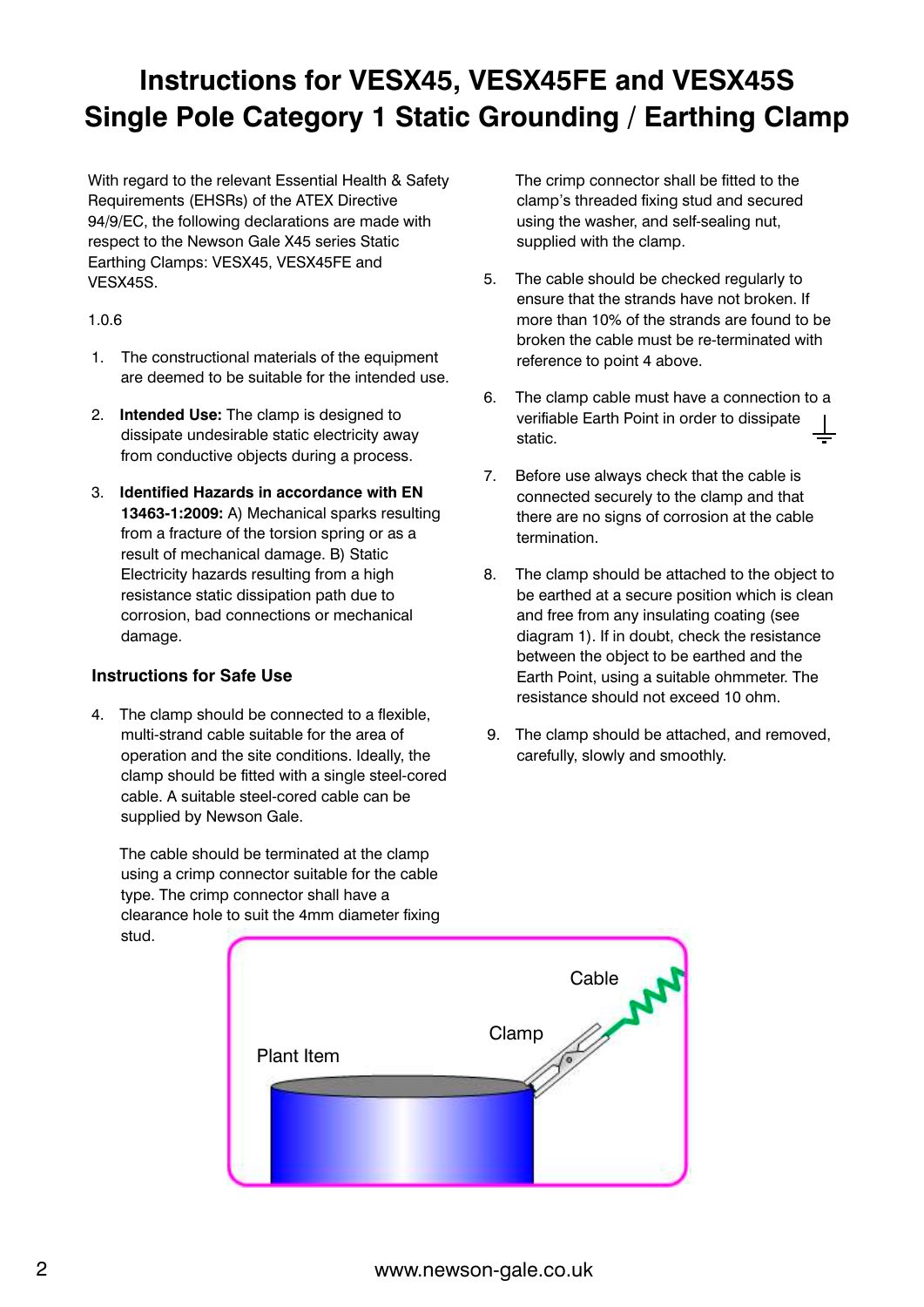- 10. The clamp should be taken out of service if the clamp shows signs of corrosion or the clamp becomes damaged.
- 11. Regularly (more often than once a month) check the resistance between the clamp contacts and the Earth Point, using a suitable ohmmeter. The resistance should not exceed 10 ohm.
- 12. The clamp should be used by trained, competent persons only.
- 13. At the end of it's life the clamp should be disposed of in a safe, considerate manner.
- 14. If the cable connection or the contact tips become loose, re-tighten the fixings using appropriate tools.

Approval:  $\langle x \rangle$  II 1 GD T6

Ambient Temperature Range: Ta = -40 $^{\circ}$ C to +60 $^{\circ}$ C

#### **VESX45, VESX45FE & VESX45S Clamp Marking**

|                                                                                                         | YY/ppppp          | mmm                    |
|---------------------------------------------------------------------------------------------------------|-------------------|------------------------|
| $\circled{2}$ II 1 GD T6 $\circ$ ( $\circ$ <sub>0518</sub><br>Ta = -40 $^{\circ}$ C to +60 $^{\circ}$ C |                   | $\sum_{\mathsf{Gale}}$ |
| SIRA 02ATEX9381<br>Newson Gale Ltd, Nottingham UK                                                       | <b>X45 SERIES</b> | www.newson-gale.com    |

#### **KEY**

YY = Year of Manufacture pppp = Newson Gale Batch Number mmm = Model Number



VESX45 Single Pole Category 1 Static Grounding / Earthing Clamp



Contact arrangement of the VESX45FE Single Pole Category 1 Static Grounding / Earthing Clamp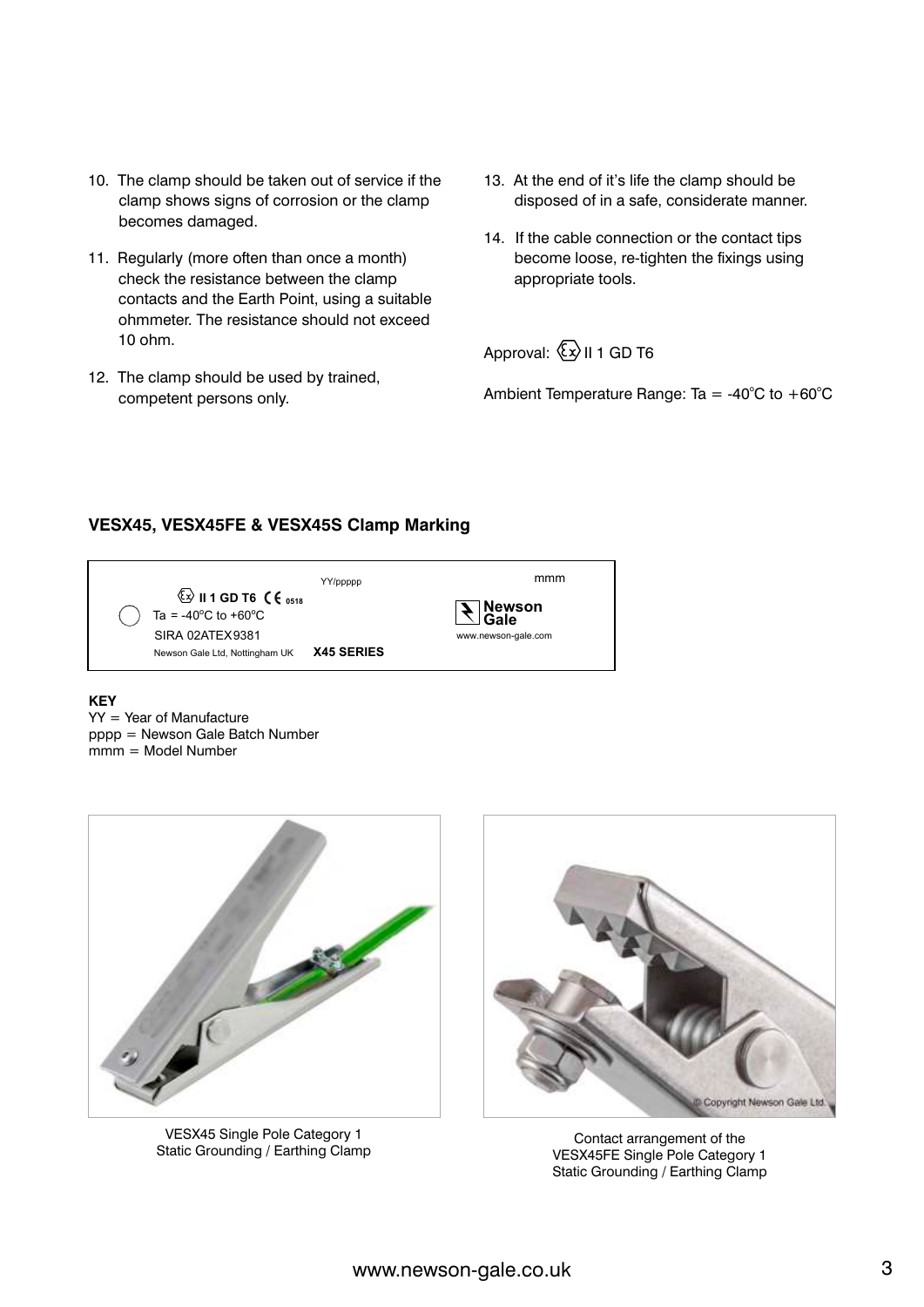### **Instructions for VESX45-IP and VESX45RT Two Pole Category 1 Static Grounding / Earthing Clamp**

With regard to the relevant Essential Health & Safety Requirements (EHSRs) of the ATEX Directive 94/9/EC, the following declarations are made with respect to the Newson Gale X45 series Static Earthing Clamps: VESX45-IP and VESX45RT.

#### 1.0.6

1. The constructional materials of the equipment are deemed to be suitable for the intended use.

#### 2. **Intended Use:**

VESX45-IP - This 2-pole clamp is designed to dissipate undesirable static electricity away from conductive objects, during a process, whilst monitoring the connection. It has pointed contacts and is intended that the clamp is used with Newson Gale Static Earthing Systems.

VESX45RT - This 2-pole clamp is the same as the VESX45-IP but with rounded contacts.

3. **Identified Hazards in accordance with EN 13463-1:2009:** A) Mechanical sparks resulting from a fracture of the torsion spring or as a result of mechanical damage. B) Static Electricity hazards resulting from a high resistance static dissipation path due to corrosion, bad connections or mechanical damage. Electrostatic hazards due to the insulating material used in the clamp.

#### **Instructions for Safe Use**

- 4. The clamp is ready connected to an anti-static 2-core flexible cable fitted with an in-line quick connector.
- 5. The cable should be checked regularly to ensure that no strands have broken. If more than 10% of the strands are found to be broken the cable must be re-terminated or replaced.
- 6. The VESX45-IP and VESX45RT clamp cable must have a connection to a verifiable Earth Point in order to dissipate static charges.
- 7. Before use always check that the cable is connected securely to the clamp and that there are no signs of corrosion at the cable termination.
- 8. The clamp should be attached to the object to be earthed at a secure position which is clean and free from any insulating coating (see diagram 1).
- 9. The clamp should be attached, and removed, carefully, slowly and smoothly.



Diagram 1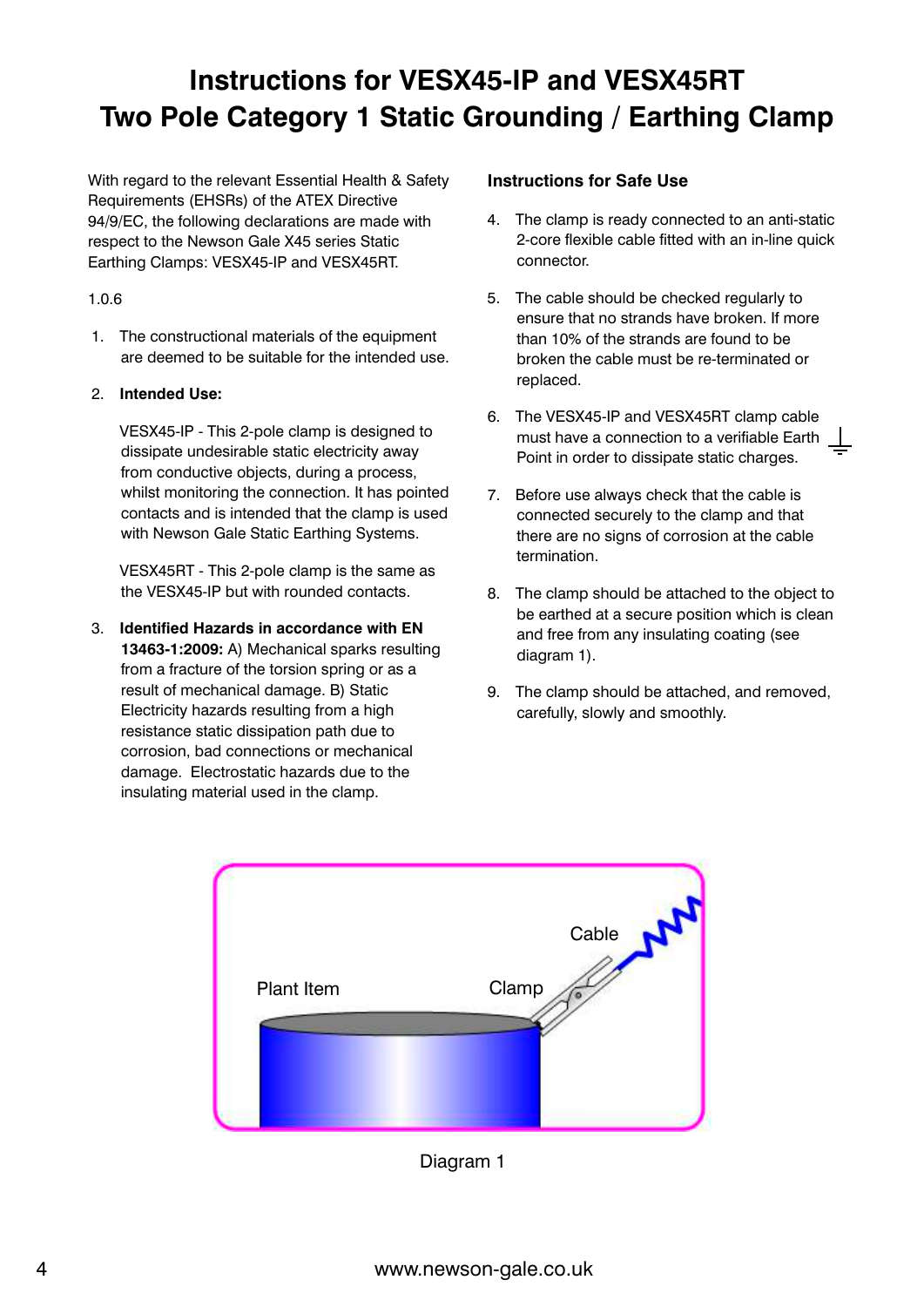- 10. The clamp should be taken out of service if the clamp shows signs of corrosion or the clamp becomes damaged.
- 11. The clamp should be used by trained, competent persons only.

Approval:  $\overline{\mathbb{Q}}$  II 1 GD T6

Ambient Temperature Range: Ta =  $-40^{\circ}$ C to  $+60^{\circ}$ C

#### **VESX45-IP & VESX45RT Clamp Marking**

- 12. At the end of it's life the clamp should be disposed of in a safe, considerate manner.
- 13. If the cable connection or the contact tips become loose, re-tighten the fixings using appropriate tools.

Newson Gale Ltd, Nottingham UK SIRA 02ATEX9381 www.newson-gale.com **E** II 1 **GD** T6  $\left(\begin{array}{c} 1 \\ 6 \end{array}\right)$ YY/ppppp Ta =  $-40^{\circ}$ C to  $+60^{\circ}$ C **<sup>0518</sup> Newson Gale** mmm **X45 SERIES**

**KEY** YY = Year of Manufacture pppp = Newson Gale Batch Number mmm = Model Number



VESX45-IP Two Pole Category 1 Static Grounding / Earthing Clamp



Contact arrangement of the VESX45RT Two Pole Category 1 Static Grounding / Earthing Clamp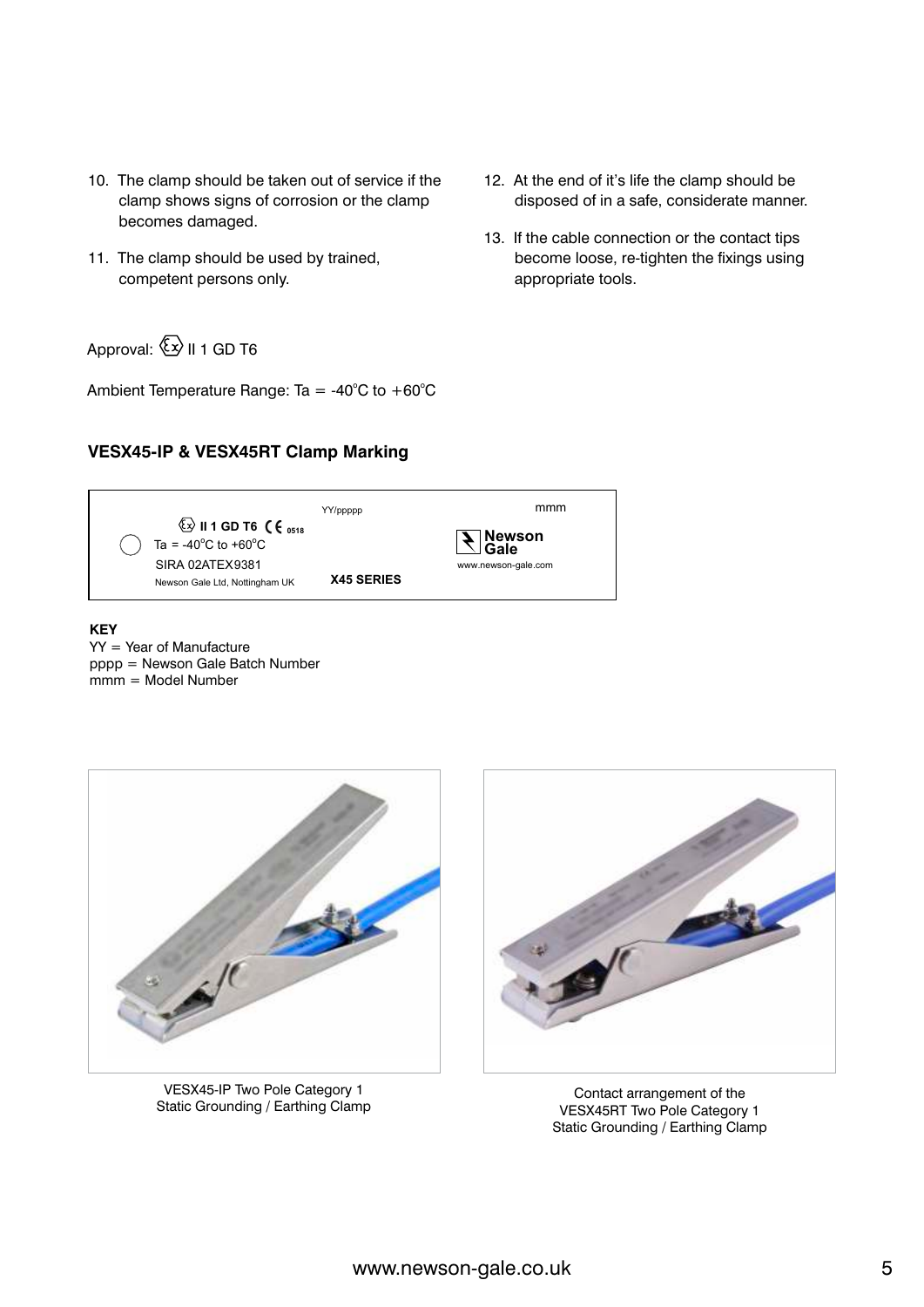### **Instructions for VESX45F Category 1 Static Grounding / Earthing Clamp**

With regard to the relevant Essential Health & Safety Requirements (EHSRs) of the ATEX Directive 94/9/EC, the following declarations are made with respect to the Newson Gale X45 series Static Earthing Clamp: VESX45F.

#### 1.0.6

1. The constructional materials of the equipment are deemed to be suitable for the intended use.

#### 2. **Intended Use:**

VESX45F - This clamp is designed to monitor that a Type "C" Flexible Intermediate Bulk Container (big bag) is correctly connected to a static Earth Point in order to dissipate undesirable static electricity away from the FIBC, during a transfer operation. It is intended that the clamp is used primarily with the Newson Gale FIBC system.

3. **Identified Hazards in accordance with EN 13463-1:2009:** A) Mechanical sparks resulting from a fracture of the torsion spring or as a result of mechanical damage. B) Static Electricity hazards resulting from a high resistance static dissipation path due to corrosion, bad connections or mechanical damage, C) Electrostatic hazards due to the insulating material used in the clamp.



#### **Instructions for Safe Use**

- 4. The clamp is ready connected to an anti-static 2-core flexible cable fitted with an in-line quick connector.
- 5. The cable should be checked regularly to ensure that no strands have broken. If more than 10% of the strands are found to be broken the cable must be re-terminated or replaced.
- 6. The VESX45F acts as a monitoring clamp intended to be attached to a Type "C" Flexible Intermediate Bulk Container (big bag), or liner, and connected to the monitoring terminal of a Newson Gale Static Earthing System, primarily the FIBC system.
- 7. Before use always check that the cable is connected securely to the clamp and that there are no signs of corrosion at the cable termination.
- 8. The VESX45F monitoring clamp should be attached to the Earthing Point of the Type "C" Flexible Intermediate Bulk Container (big bag). The Type "C" Flexible Intermediate Bulk Container (big bag) is connected to Earth via the bag lifting gear or by a supplementary clamp (Code number VESX45FE).
- 9. The clamp should be attached, and removed, carefully, slowly and smoothly.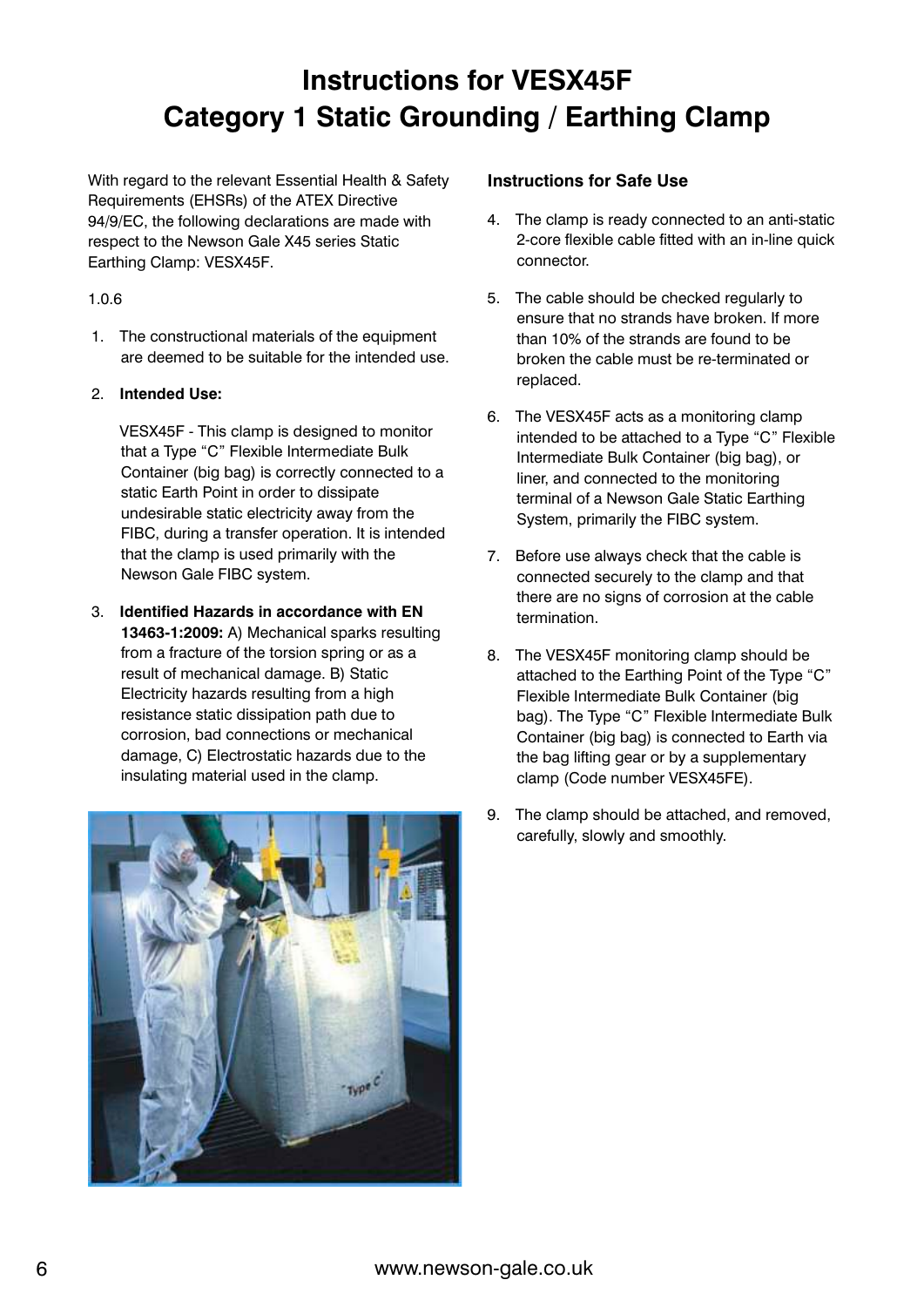- 10. The clamp should be taken out of service if the clamp shows signs of corrosion or the clamp becomes damaged.
- 11. The clamp should be used by trained, competent persons only.
- Approval:  $\overline{\mathbb{Q}}$  II 1 GD T6

Ambient Temperature Range: Ta =  $-40^{\circ}$ C to  $+60^{\circ}$ C

#### **VESX45F Clamp Marking**



YY = Year of Manufacture pppp = Newson Gale Batch Number mmm = Model Number



VESX45F Category 1 Static Grounding / Earthing Clamp

- 12. At the end of it's life the clamp should be disposed of in a safe, considerate manner.
- 13. If the cable connection or the contact tips become loose, re-tighten the fixings using appropriate tools.